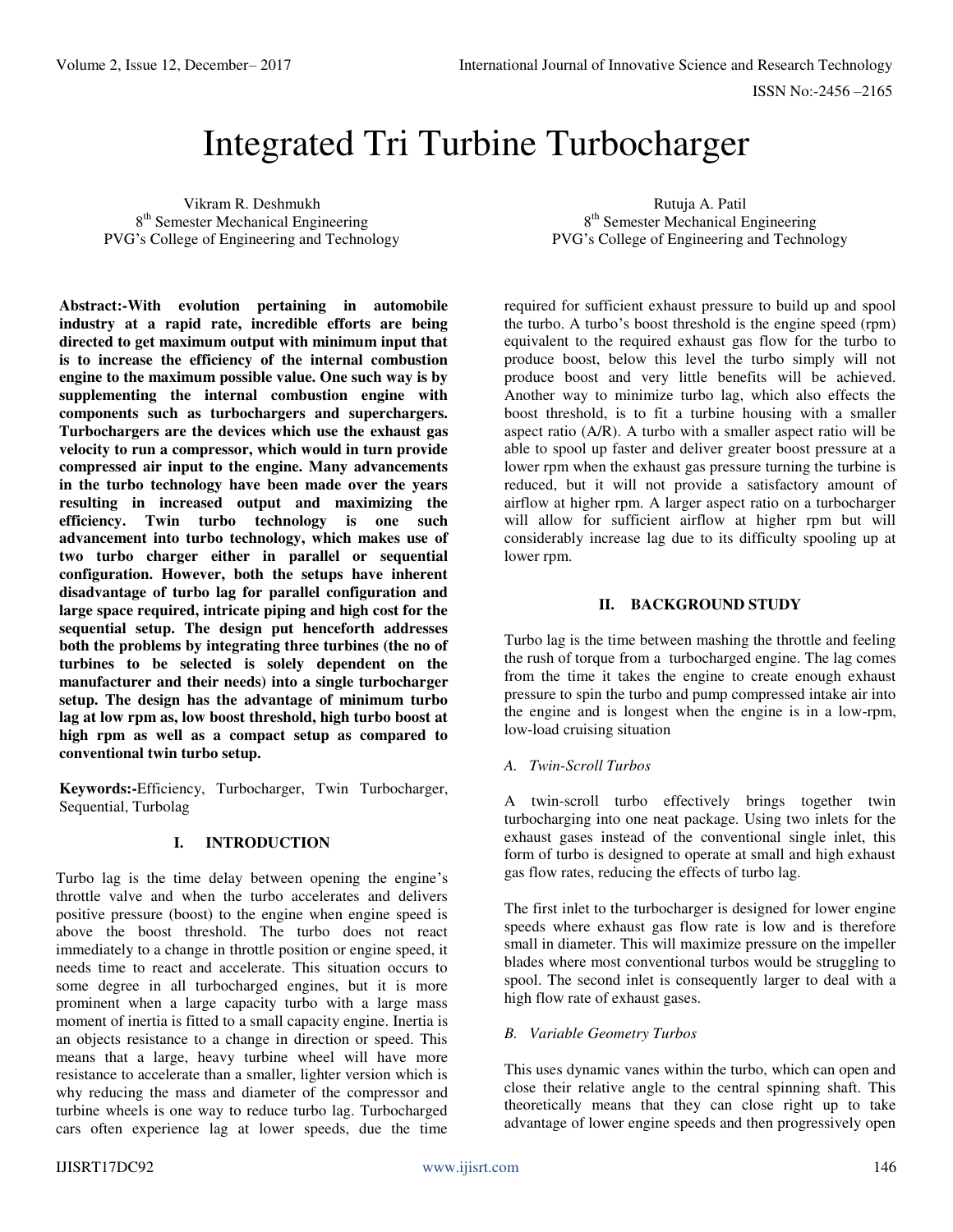to then capitalize on the full potential of the vane surface area. The dangers of this technology are the risk of the vanes failing to open at the same rate as the increase in engine speed. If they were to stay shut, the turbocharger would input too much boost back into the cylinders and high RPM, which can easily end up in an engine blowout.

## *C. Nitrous*

NOx is used to make the pressure within each cylinder sharply increase. Since that pressure is directly related with exhaust gas flow, the introduction of Nitrous to the combustion process makes for an instant pressure increase, which will translate through to the blades of the turbocharger, creating an instant and rapid spool.

#### *D. Sequential Turbo*

Two is normally always better than one and the same can be said for turbocharging. One small turbo and one large turbo work together to keep the engine boosted at as wide a range of RPMs as possible, reducing turbo lag. The small turbocharger only needs a small amount of inertia to get spooling and therefore boosts the engine at lower engine speeds. As the engine speed rises, the larger turbo is then introduced, using its larger vanes to increase the pressure of the recycled exhaust gases back into the combustion chamber.

#### *E. Electric Hybrid Turbo*

Using an electric motor between the inlet and outlet of the turbocharger, a load is applied through the central shaft of the turbo to keep it partially spooled and ready for the exhaust gases to catch up and take over the spooling process. Used primarily in Formula 1, the engine is constantly on boost even when exhaust gas flow is slow, making turbo lag minimal.

#### **III. DRAWBACKS OF THE EXISTING CONVENTIONAL SYSTEMS**

- Twin scroll turbos face the basic challenge of complex design. The complex shape of the runners and the requirement for a second wastegate and dump tube (one for each side of the divided turbine) there is more mass and more parts which adds expense and complexity.
- Variable Geometry turbos vary the aspect ratio by varying the area of discharge of air onto the turbo. This increases the backpressure due to smaller nozzle area and hence reduces efficiency. The dangers of this technology are the risk of the vanes failing to open at the same rate as the increase in engine speed. If they were to stay shut, the turbocharger would input too much boost back into the cylinders and high RPM, which can easily end up in an engine blowout.
- Nitrous is a car busting substance which gives rapid spool. However, it increases the harmful emissions of

nitrous oxides and compounds and decreases the reliability of the engine.

- Sequential turbos play vital role in changing the aspect ratio and proving boost at high and low rpm. However, the layout of the system is very bulky with two compressors and long tubing arrangements.
- In electric hybrid turbos there is need for extra external electric power supply to run the motor. In addition, precautions need be taken that the motor is properly insulated from the heat of the engine.

## **IV. SOLUTION**

The solution for all the above-mentioned problems is to integrate three turbines into a single exhaust circulation housing. The thee turbines provided would be of different radius and hence would have different aspect ratios.

Three turbines of varying aspect ratios would result in less turbo lag at low rpm, as the turbine with least aspect ratio would be functional at low rpm. However, at high rpm only the turbine with highest aspect ratio would be functional hence resulting in high boost by the compressor. The turbine with moderate aspect ratio would be operational at mid rpm ranges.



Figure 1: Turbofan Setup

(Turbine design are for representative purpose only) The above picture shows the three turbines of different radius mounted on a single shaft. This shaft will be connected to the compressor.

## **V. CONSTRUCTIONAL DETAILS**

All the three turbines would be mounted with bearings on a single shaft. Separate synchronizers would be provided to each of three turbines to bring the turbine to the shaft rpm while the turbine is in the process of being selected for operation over another.

The synchronizers would be selected or engaged by the selectors, which would be hydraulically operated.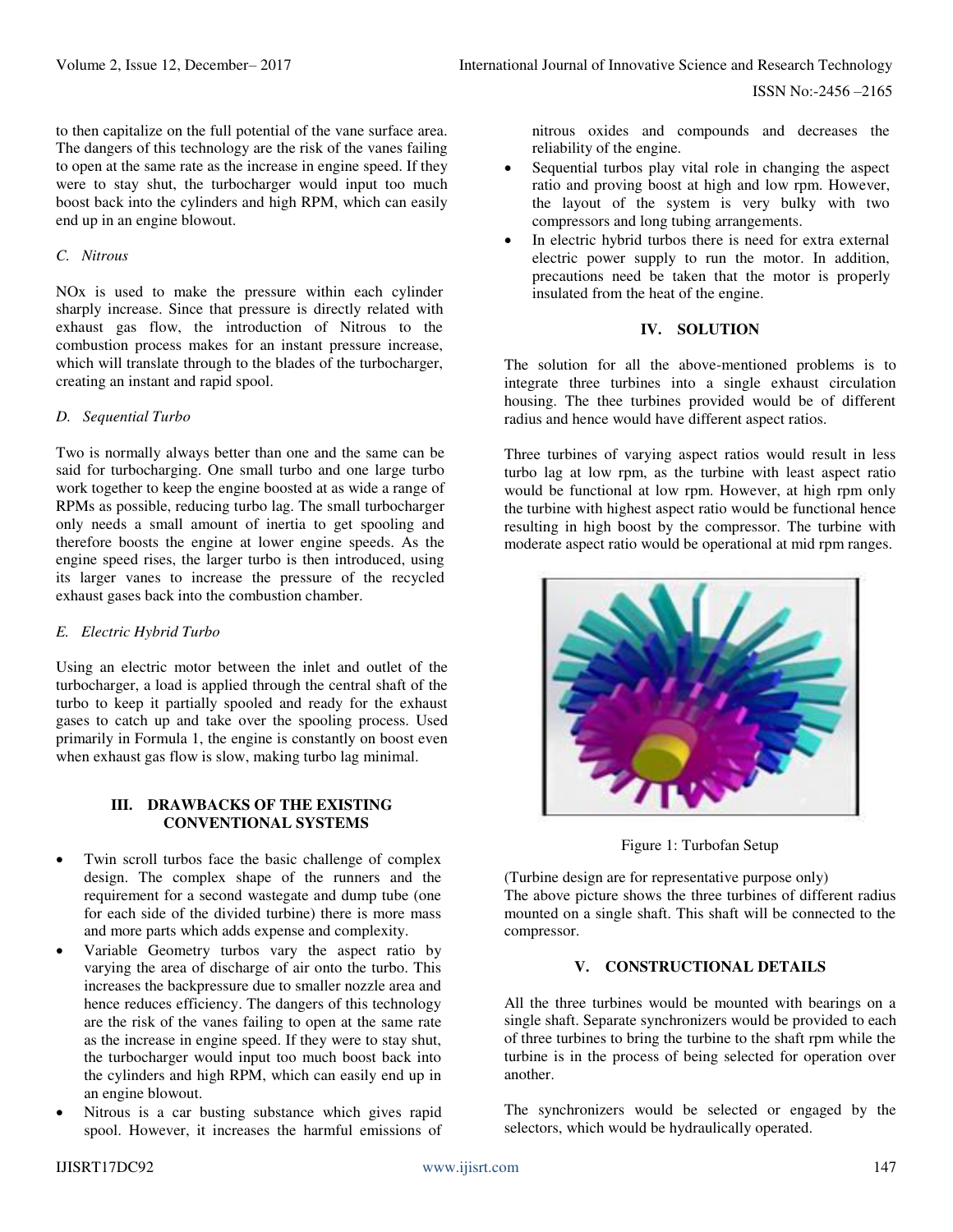ISSN No:-2456 –2165



Figure 2: Turbofan Setup With Selector and Synchroniser

(Synchronizers and selectors are for representative purpose only)

The components shown in red represent the synchronizers and the brown coloured components are the selectors, which would engage and disengage the turbines.

All the components would be assembled in the casing, which would also serve the operation of providing exhaust to different turbines at appropriate rpm ranges.



Figure 3: Casing Setup

The component in pink mark the entry point of the exhaust gases from the engine. These gases would then be passes upon to the turbine in operation with the help of tubing is provided.

The part highlighted in blue represent the position of butterfly valve, which would decide which turbine would receive the exhaust gases. During operation of one turbine, the other two valves would be completely closed.

The part represented in grey colour is the main turbine casing

which would serve the purpose of circulating the exhaust gases at the turbines to obtain maximum operating rpm.

The component highlighted in green would act as the waste gate outlet tubes, which would extract the excess amount of exhaust if any.



Figure 4: Casing Setup

The passages marked in yellow represent the inlet port of exhaust gases to their representative turbines. The inlet would be set at a specific angle to exert maximum force on the turbine.



Figure 5: Turbocharger

The whole turbocharger assembly is shown above. The shaft would be connected to the compressor via the bearing support.

One important aspect of the casing not shown here is that all the three turbines would be separated from one another by separating walls which would result in the exhaust gases interfering with only the required turbine.